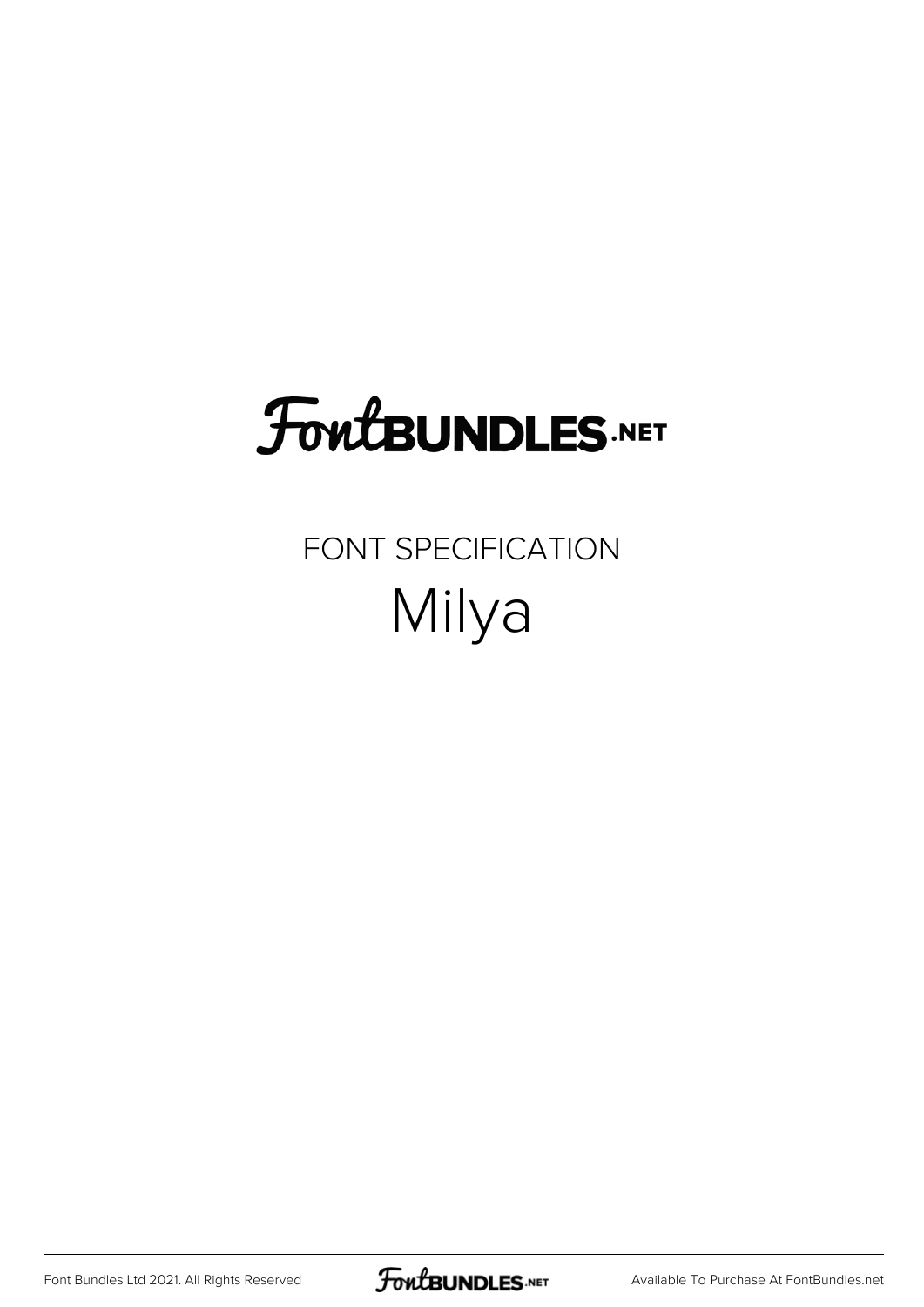#### Milya - Regular

**Uppercase Characters** 

## ascozfgtJJKWWJPQ  $439719191977$

Lowercase Characters

**Numbers** 

### $0123456189$



All Other Glyphs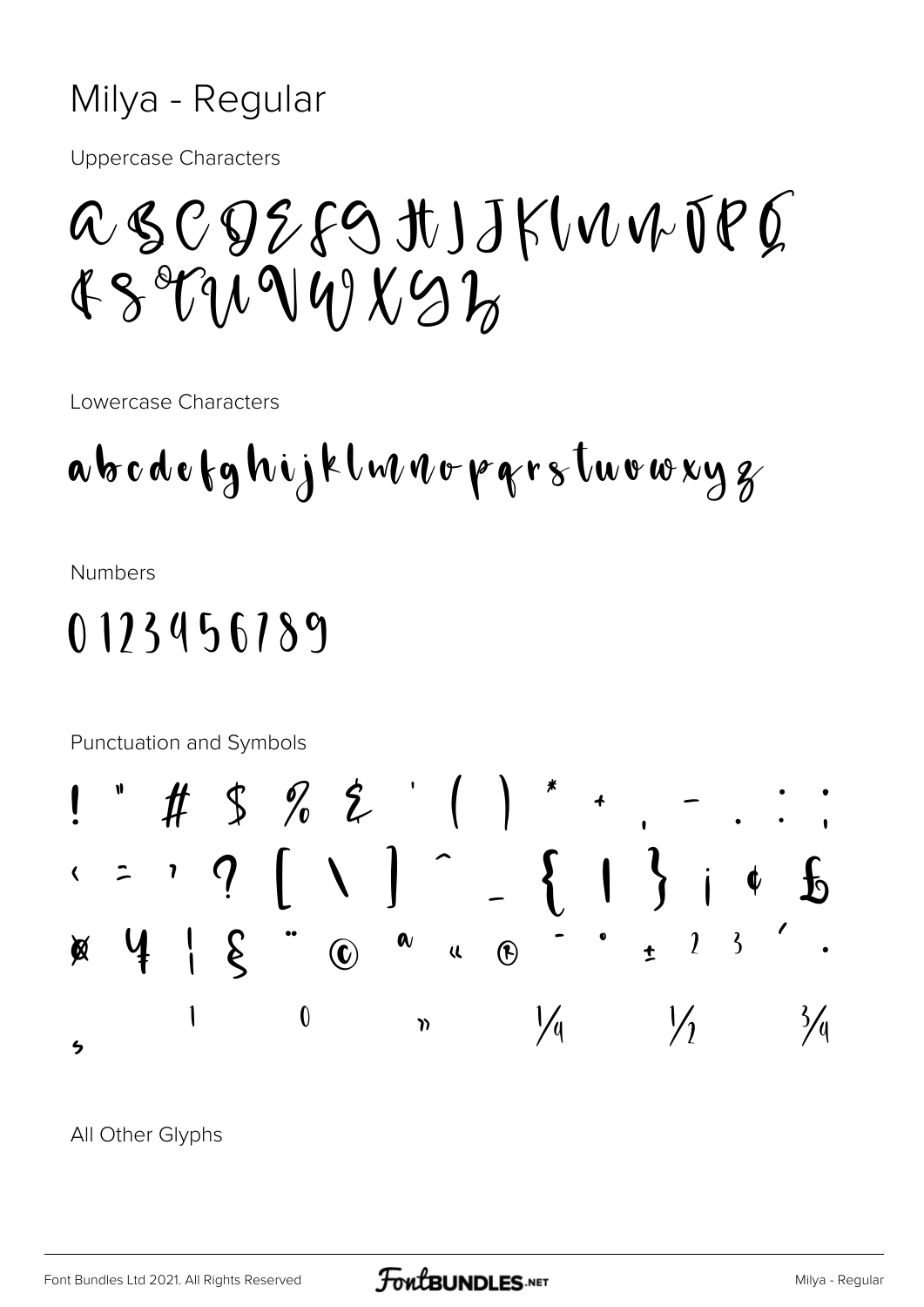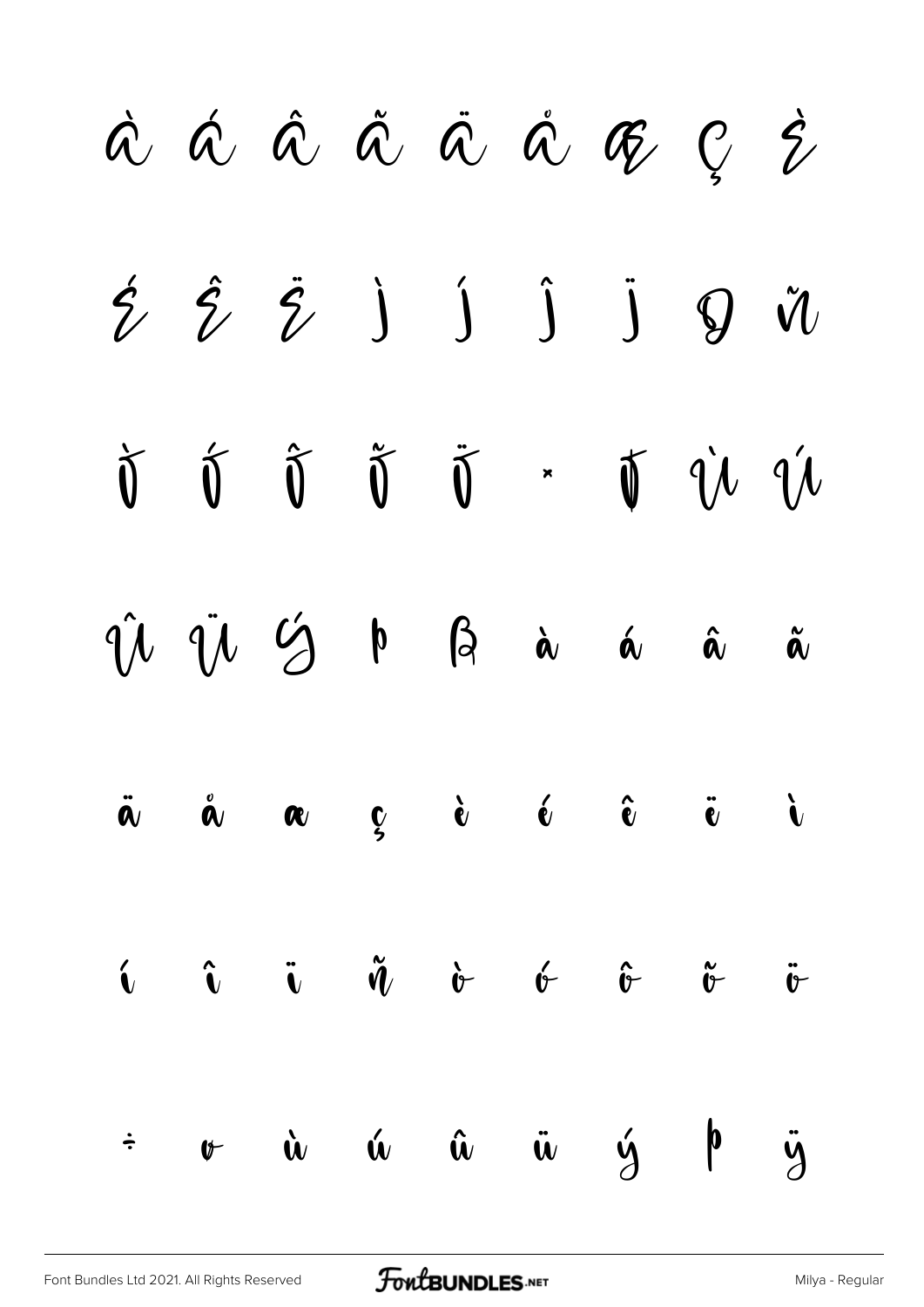